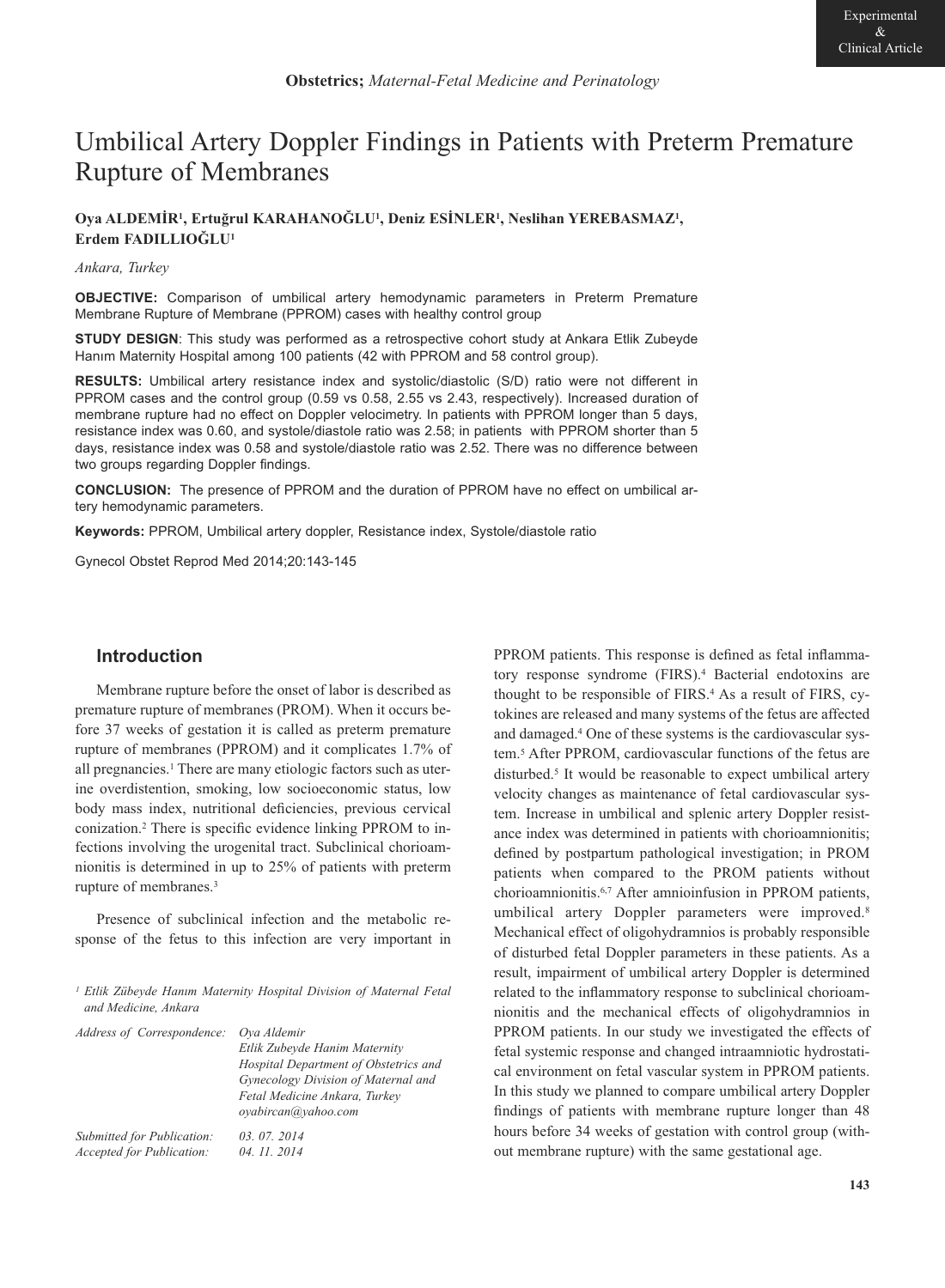# **Material and Method**

Our study was planned as a retrospective case control study. Forty two patients hospitalized for Preterm Premature Membrane Rupture of Membrane (PPROM) and 58 pregnant women without any obstetrical pathology as a control group were included into the study who attended to Ankara Etlik Zubeyde Hanım Hospital between January 2013 and June 2013. All PPROM patients were before 34 weeks of gestation and rupture of membranes were longer than 48 hours. PPROM patients with intrauterine growth restriction, clinical chorioamnionitis, determined congenital anomalies, and known oligohydramnios before PPROM, suspected karyotype anomalies, preeclampsia, and placental pathology were excluded. The umbilical artery Doppler resistance index, systole/diastole ratio and amniotic fluid volume were obtained from the last ultrasonographic measurement data of the patients before labor. Systole/diastole ratio was stated as S/D.

Statistical analyses were performed using SPSS Statistics (version 21.0). Difference between the Doppler parameters of PPROM and control patients were calculated using Wilcoxon signed test.

# **Results**

The demographic characteristics of the patients included in this study are given in table 1. The mean umbilical artery re-

#### *Table 1: Demographic characteristic of the groups*

sistance index in the PPROM group was 0.59±0.06 and S/D ratio was 2.55±0.55. In the control group resistance index was  $0.58\pm0.07$  and S/D ratio was 2.43 $\pm0.41$ . The umbilical artery Doppler findings of the two groups were similar (Table 2).

In PPROM cases, to investigate the correlation between the duration of PPROM and umbilical artery Doppler velocimetry values, the patients were divided into two groups according to the mean value that was found to be 5 days. The duration of PPROM was shorter than 5 days in the first group. The resistance index was 0.58±0.063 and S/D ratio was  $2.52\pm0.39$  in this group. The resistance index was  $0.60\pm0.064$ and S/D ratio was 2.58±0.38 in the second group that covered the patients with PPROM longer than 5 days. When the two groups' umbilical artery resistance index and S/D ratios are compared there was no change in Doppler parameters with the duration of PPROM (Table 3)

### **Discussion**

In our study umbilical artery resistance index and systole/diastole (S/D) ratio in PPROM cases were found to be similar with the control group at the same gestational age. In a study performed by Yucel et al., PPROM cases with histologically determined chorioamnionitis, S/D ratio was found to be increased compared to the PPROM patients without chorioamnionitis.6 As we could not investigate the placentas

|                           | $PPROM (n=42)$   | Control $(n=58)$ | p value   |
|---------------------------|------------------|------------------|-----------|
| Age $(y)$                 | $26.31 \pm 5.6$  | $25.72 \pm 5.5$  | <b>NS</b> |
| Gestational age (weeks)   | $33.14 \pm 1.18$ | $33.4 \pm 0.59$  | <b>NS</b> |
| Amniotic fluid index (mm) | $43.8 \pm 2.56$  | $104.9 \pm 19$   | < 0.001   |
| Duration of PPROM (days)  | $7.5 \pm 6.3$    |                  |           |

*PPROM: Preterm premature membrane rupture of membrane*

*Table 2: Comparison of resistance index and S/D ratio of PPROM and control groups*

|                        | $PPROM (n=42)$  | Control (n=58)  | -p value  |
|------------------------|-----------------|-----------------|-----------|
| Resistance index (RI)  | $0.59 \pm 0.06$ | $-0.58 + 0.07$  | <b>NS</b> |
| Systole/diastole (S/D) | $2.55 \pm 0.38$ | $2.43 \pm 0.41$ | <b>NS</b> |

*PPROM: Preterm premature membrane rupture of membrane*

| Table 3: The correlation between the Doppler parameters and the duration of PPROM |  |  |
|-----------------------------------------------------------------------------------|--|--|
|-----------------------------------------------------------------------------------|--|--|

|                  | PPROM DURATION        |                       |           |
|------------------|-----------------------|-----------------------|-----------|
|                  | The duration of PPROM | The duration of PPROM | p value   |
|                  | $(<5 \text{ days})$   | $($ >5 days)          |           |
| Resistance index | $0.58 \pm 0.063$      | $0.60 \pm 0.406$      | <b>NS</b> |
| Systole/diastole | $2.52 \pm 0.59$       | $2.58 \pm 0.38$       | <b>NS</b> |

*PPROM: Preterm premature membrane rupture of membrane*